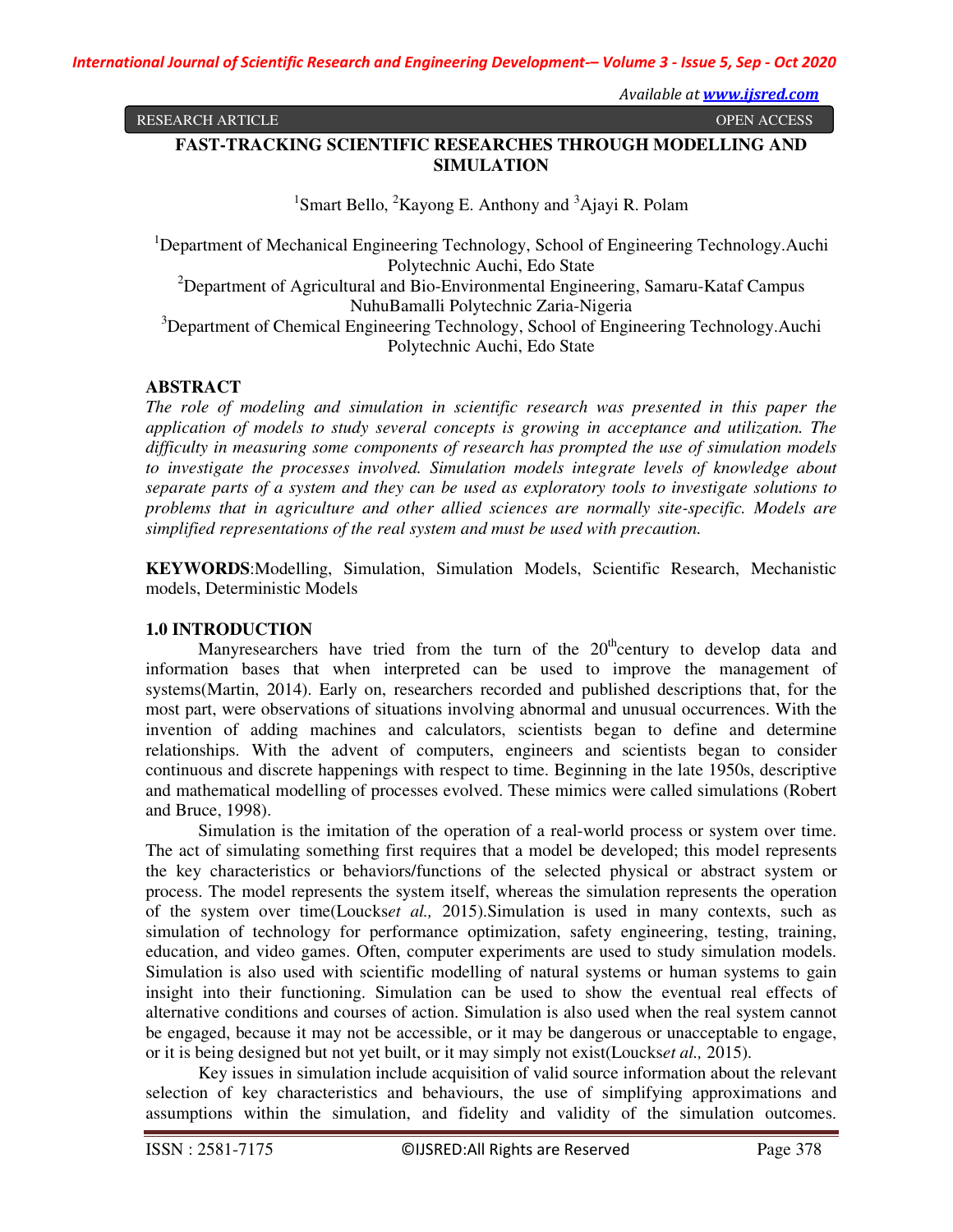Procedures and protocols for model verification and validation are an ongoing field of academic study, refinement, research and development in simulations technology or practice, particularly in the field of computer simulation(Kuczera and Diment, 2015).Technically, models are equations and rules defining and describing a system, Simulation involves calculating values over time in dynamic fashion (Jones *et al.,* 1979).They are useful tools for research, decision making, education, training and technology transfer (Igbadun, 2010).The objective of this paper is to explore the role of modeling and simulation in research and also to create some level of awareness, to sensitize and encourage researchers towards development and application of these models in researches and training.

# **2.0 MODEL TYPES AND THEIR FUNCTIONS**

A model is a representation of a real-world which is defined as a system, they can be broadly classified into two: Physical models (Physical representation of the system; e.g., prototypes, pictures, sculptures, miniaturized representations and Conceptual models (A representation of the idea or principles in operation/ governing the system (Igbadun, 2010).



Figure 1: Model categorization

# **Types of Models**

Depending upon the purpose for which it is designed the models are classified into different groups or types. A few of them are:

A **conceptual model** is a model made of the composition of concepts, which are used to help people know, understand, or simulate a subject the model represents. Some models are physical objects; for example, a toy model which may be assembled, and may be made to work like the object it represents(Kuczera and Diment, 2015).The term *conceptual model* may be used to refer to models which are formed after a conceptualization or generalizationprocess. Conceptual models are often abstractions of things in the real world whether physical or social. Semantics studies are relevant to various stages of concept formation and use as Semantics is basically about concepts, the meaning that thinking beings give to various elements of their experience(Kennington and Helgason, 2016).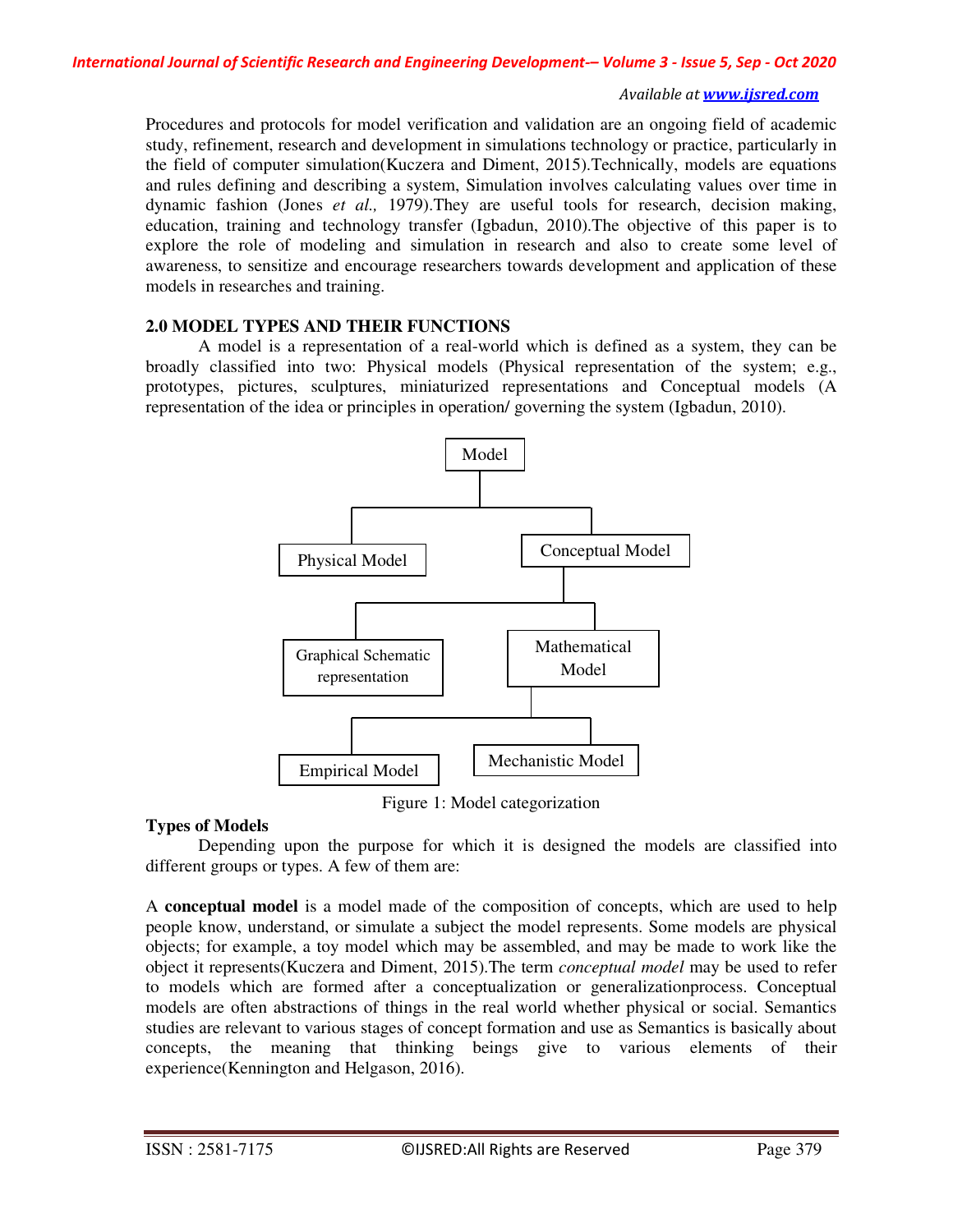**Empirical Models**: These are direct descriptions of observed data and are generally expressed as regression equations (with one or a few factors) and are used to estimate the final yield. This approach is primarily one of examining the data, deciding on an equation or set of equations and fitting them to data. These models give no information on the mechanisms that give rise to the response. Examples of such models include those used for such experiments as the response of crop yield to fertilizer application, the relationship between leaf area and leaf size in a given plant species and the relationship between stalk height alone or coupled with stalk number and/or diameter and final yield(Kennington and Helgason, 2016).

**Mechanistic Models**: A mechanistic model is one that describes the behaviour of the system in terms of lowerlevel attributes. Hence, there is some mechanism, understanding or explanation at the lower levels (e.g. Cell division). These models have the ability to mimic relevant physical, chemical or biological processes and to describe how and why a particular response occurs. The modeller usually starts with some empirism and as knowledge is gained additional parameters and variables are introduced to explain crop yield. The system is therefore broken down into components and assigned processes(Jensen and Barnes, 2017).

**Static and Dynamic Models:** A static model is one that does not contain time as a variable even if the endproducts of cropping systems are accumulated over time. In contrast dynamic models explicitly incorporate time as a variable and most dynamic models are first expressed as differential equations(Jensen and Barnes, 2017).

**Deterministic Models**: A deterministic model is one that makes definite predictions for quantities (e.g. crop yield or rainfall) without any associated probability distribution, variance, or random element. However, variations due to inaccuracies in recorded data and to heterogeneity in the material being dealt with are inherent to biological and agricultural systems (Brockington, 1979). In certain cases, deterministic models may be adequate despite these inherent variations but in others they might prove to be unsatisfactory e.g. in rainfall prediction. The greater the uncertainties in the system, the more inadequate deterministic models become.

**Stochastic Models**: When variation and uncertainty reaches a high level, it becomes advisable to develop a stochastic model that gives an expected mean value as well as the associated variance. However, stochastic models tend to be technically difficult to handle and can quickly become complex. Hence, it is advisable to attempt to solve the problem with a deterministic approach initially and to attempt the stochastic approach only if the results are not adequate and satisfactory(Jensen and Barnes, 2017).

**Simulation Models**: These form a group of models that is designed for the purpose of imitating the behaviour of a system. Since they are designed to mimic the system at short time intervals (daily time-step), the aspect of variability related to daily change in weather and soil conditions is integrated. The short simulation time-step demands that a large amount of input data (climate parameters, soil characteristics and crop parameters) be available for the model to run. These models usually offer the possibility of specifying management options and they can be used to investigate a wide range of management strategies at low costs.

## **Computer Simulation Model (CSM)**

When a computer program is developed to handle the computation and dynamic iterations of the processes in the modelled system, the model built is referred to as computer simulation model(Hula, 2018).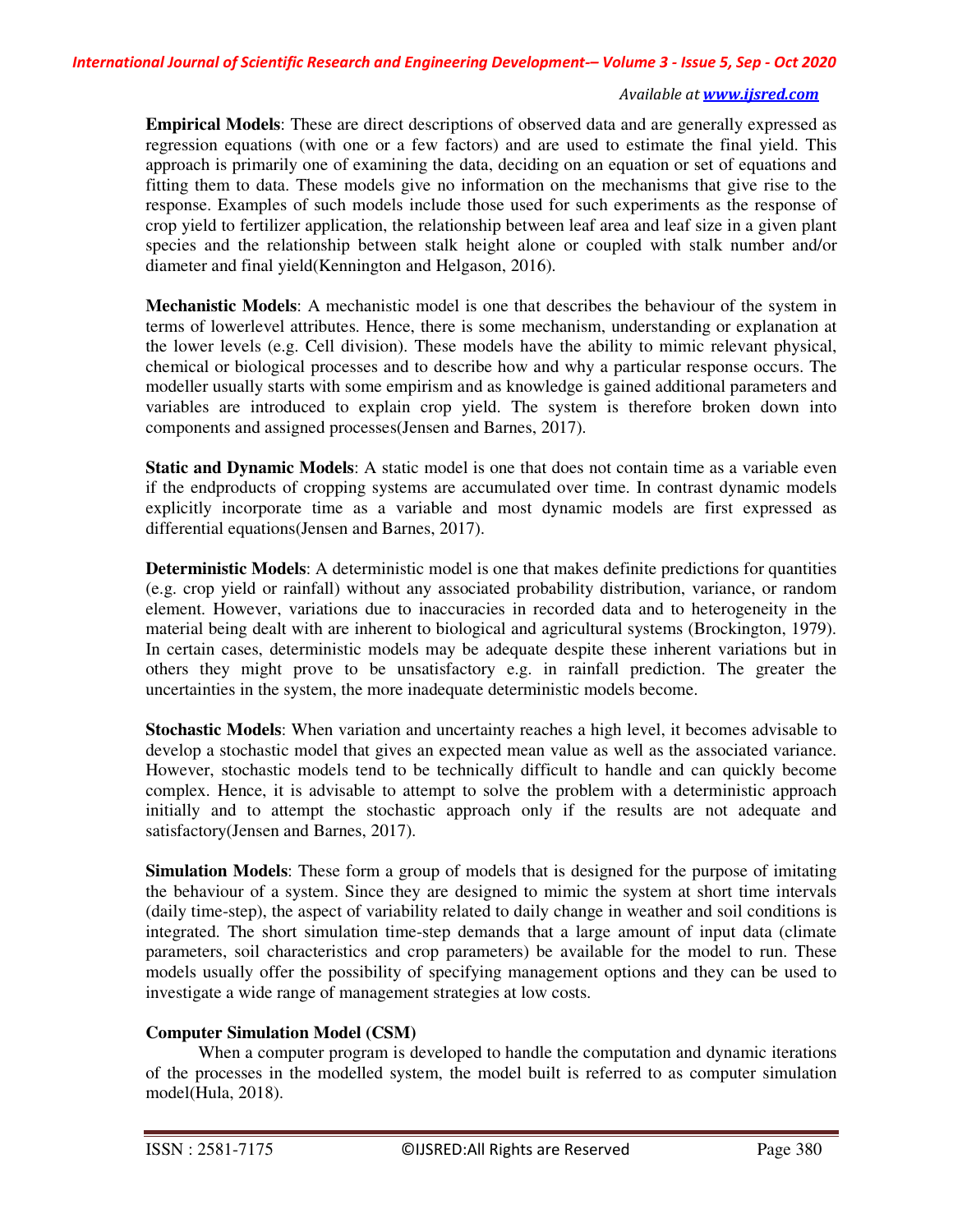Development and application of water management models requires a thorough understanding of:

- the role of the models in the overall water resources management decision-making process and the questions to be answered by the modeling exercises,
- the real-world processes being modeled and the capabilities and limitations of methods for representing these processes with mathematical equations,
- computational techniques for solving the equations,
- data availability and limitations,
- model calibration and verification techniques,
- the availability of computer software and hardware and the skills required to use these tools, and
- the communication capabilities required to assure that model development and application is responsive to water resources planning and management needs and that model results are effectively incorporated into decision-making processes.

## **Optimizing Models**

These models have the specific objective of devising the best option in terms of management inputs for practical operation of the system. For deriving solutions, they use decision rules that are consistent with some optimizing algorithm. This forces some rigidity into their structure resulting in restrictions in representing stochastic and dynamic aspects of agricultural systems(Hula, 2018).

## **Three types of simulations**

Simulations generally come in three styles: live, virtual and constructive. A simulation also may be a combination of two or more styles. Within these styles, simulations can be *science-based* (where, for example, interactions of things are observed or measured), or involve interactions with humans. Our primary focus at IST is on the latter— *human-in-the-loop —* simulations.

*Live simulations* typically involve humans and/or equipment and activity in a setting where they would operate for real. Think *war games* with soldiers out in the field or manning command posts*.* Time is continuous, as in the real world. Another example of live simulation is testing a car battery using an electrical tester.

*Virtual simulations* typically involve humans and/or equipment in a computer-controlled setting. Time is in discrete steps, allowing users to concentrate on the important stuff, so to speak. A flight simulator falls into this category.

*Constructive simulations* typically do not involve humans or equipment as participants. Rather than by time, they are driven more by the proper sequencing of events. The anticipated path of a hurricane might be "constructed" through application of temperatures, pressures, wind currents and other weather factors. Science-based simulations are typically constructive in nature.

## **Steps involved in developing simulation models**

The steps involved in developing a simulation model, designing a simulation experiment, and performing simulation analysis are:

Step 1. Identify the problem.

Step 2. Formulate the problem.

- Step 3. Collect and process real system data.
- Step 4. Formulate and develop a model.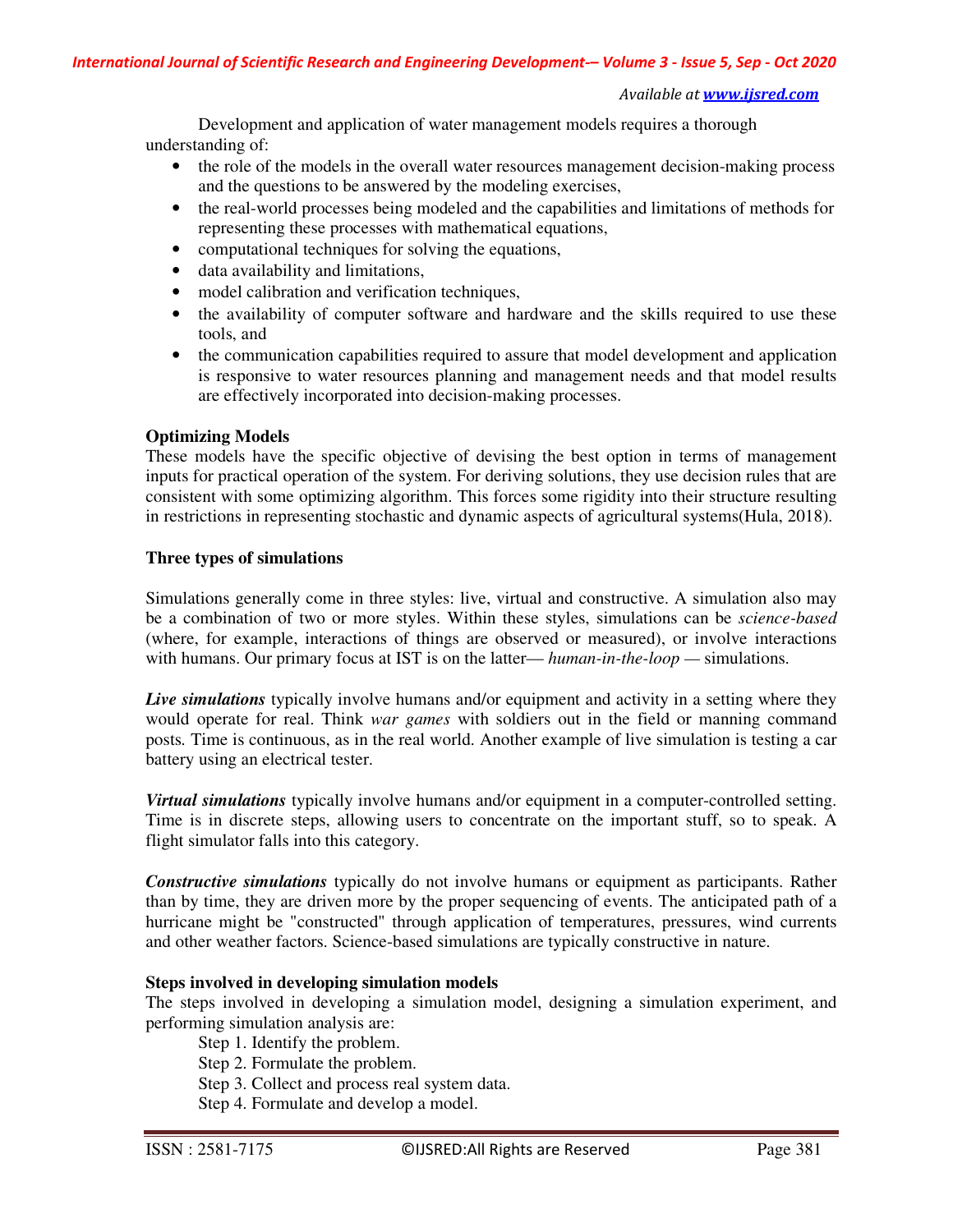Step 5. Validate the model.

Step 6.Document model for future use.

- Step 7. Select appropriate experimental design.
- Step 8. Establish experimental conditions for runs.
- Step 9. Perform simulation runs.
- Step 10. Interpret and present results.
- Step 11. Recommend further course of action.

Although this is a logical ordering of steps in a simulation study, much iteration at various sub-stages may be required before the objectives of a simulation study are achieved. Not all the steps may be possible and/or required. On the other hand, additional steps may have to be performed. The next three sections describe these steps in detail.

## **3.0 MODEL TESTING AND EVALUATION**

This involve procedures necessary to ensure that the model is working and produces expected outputs which are similar to those of the real world (the system) it is designed to represent. Four very important procedures:

- Verification
- Calibration
- Validation
- Sensitivity analysis

#### **Verification**

Verification involves the evaluation of the accuracy with which thecomputer code represents the mathematical model and the programmer'sintentions. Verification also involves the careful checking ofmathematical manipulations, units and their conversions, and programminglogic and code to ensure that neither the mathematicalmodel nor its translation into one or more computer programs haserrors in it(Feldman, 1981, Frevert, *et al.,* 1994).

#### **Calibration**

Calibration consists of making adjustments to model parameters togive the best fit between simulated results and results obtained frommeasurements on the real system. In other words, calibration involvesadjusting certain model parameters by systematically comparing simulatedresults with observations of state variables. Model structureremains the same, and parameters are adjusted to more closely describeobserved behaviour, For example, suppose that partitioning ofnew crop growth to leaves varies with variety all else being equal.An experiment could be conducted in which the total crop and leafdry matter are measured and a leaf partitioning parameter estimatedfor each variety by fitting simulated results to match observed data.Calibration should be conducted only within the confines of a givendata set. In many cases, calibration is the only practical way to estimatesome parameter values that are used in biological models(Feldman, 1981, Frevert, *et al.,* 1994).

#### **Validation**

Validation is the process of comparing simulated results to real systemdata not previously used in any calibration or parameter estimationprocess. The purpose of validation is to determine if themodel is sufficiently accurate for its application as defined by objectivesof the simulation study. Simulated state variables are comparedwith measured values of state variables. Usually in crop simulationstudies only a few state variables out of many possibilities are measured,and thus a complete comparison is usually not possible(Feldman, 1981, Frevert, *et al.,* 1994).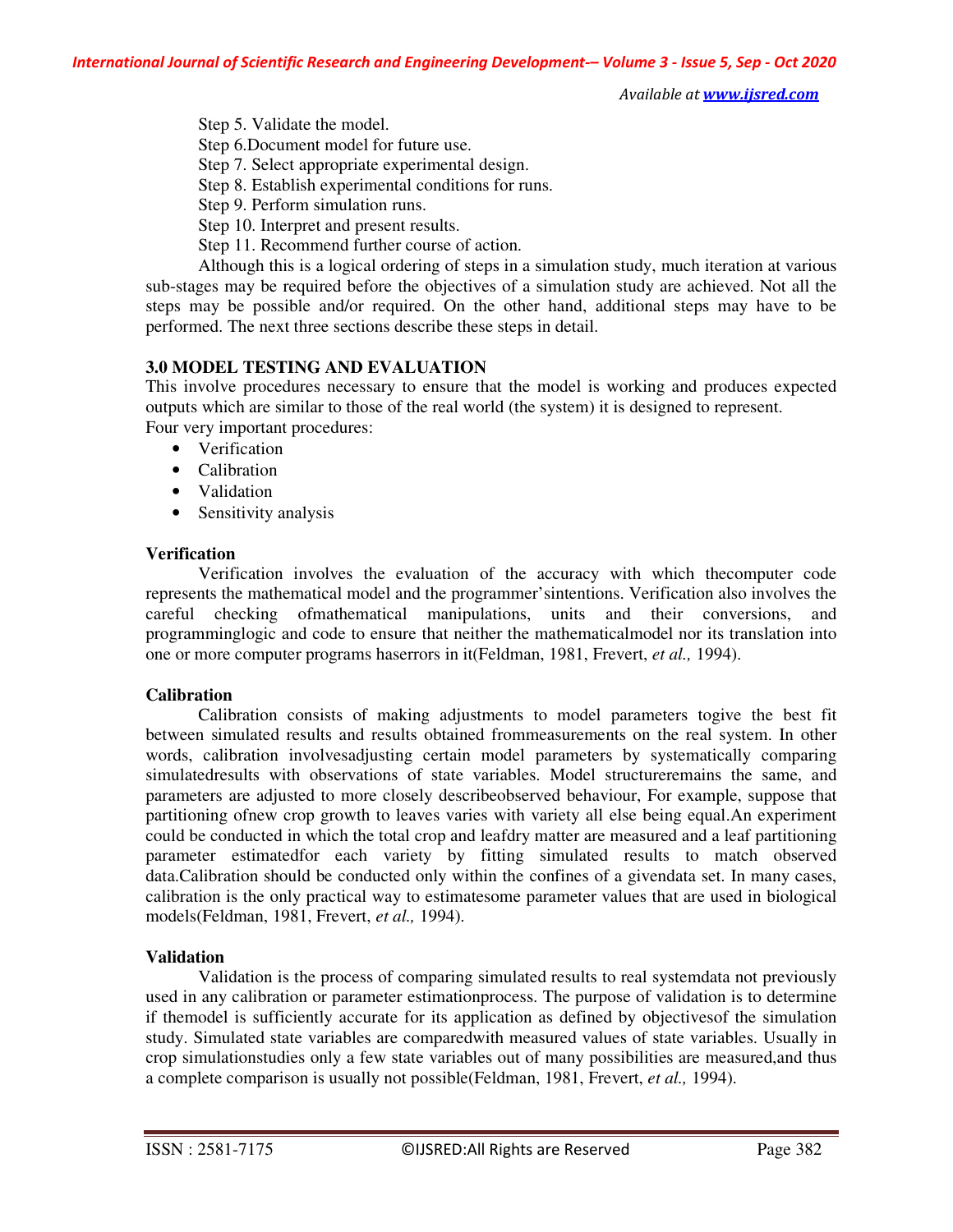# **Sensitivity Analysis**

Sensitivity analysis involves exploring the behaviour of the model fordifferent values of parameters. This is done to determine how mucha change in the value of a parameter influences the important outputsfrom the model.

# **4.0 ADVANTAGES AND DISADVANTAGESOF SIMULATION**

Main advantages of simulation include:

- Study the behavior of a system without building it.
- Results are accurate in general, compared to analytical model.
- Help to find un-expected phenomenon, behavior of the system.
- Easy to perform ``What-If'' analysis.

Main disadvantages of simulation include:

- Expensive to build a simulation model.
- Expensive to conduct simulation.
- Sometimes it is difficult to interpret the simulation results.

## **Interest in simulations**

Technically, simulation is well accepted. The 2006 National Science Foundation (NSF) Report on "Simulation-based Engineering Science" showed the potential of using simulation technology and methods to revolutionize the engineering science. Among the reasons for the steadily increasing interest in simulation applications are the following:

- 1. Using simulations is generally cheaper, safer and sometimes more ethical than conducting real-world experiments. For example, supercomputers are sometimes used to simulate the detonation of nuclear devices and their effects in order to support better preparedness in the event of a nuclear explosion. Similar efforts are conducted to simulate hurricanes and other natural catastrophes.
- 2. Simulations can often be even more realistic than traditional experiments, as they allow the free configuration of environment parameters found in the operational application field of the final product. Examples are supporting deep water operation of the US Navy or the simulating the surface of neighbored planets in preparation of NASA missions.
- 3. Simulations can often be conducted faster than real time. This allows using them for efficient if-then-else analyses of different alternatives, in particular when the necessary data to initialize the simulation can easily be obtained from operational data. This use of simulation adds decision support simulation systems to the tool box of traditional decision support systems.
- 4. Simulations allow setting up a coherent synthetic environment that allows for integration of simulated systems in the early analysis phase via mixed virtual systems with first prototypical components to a virtual test environment for the final system. If managed correctly, the environment can be migrated from the development and test domain to the training and education domain in follow-on life cycle phases for the systems (including the option to train and optimize a virtual twin of the real system under realistic constraints even before first components are being built).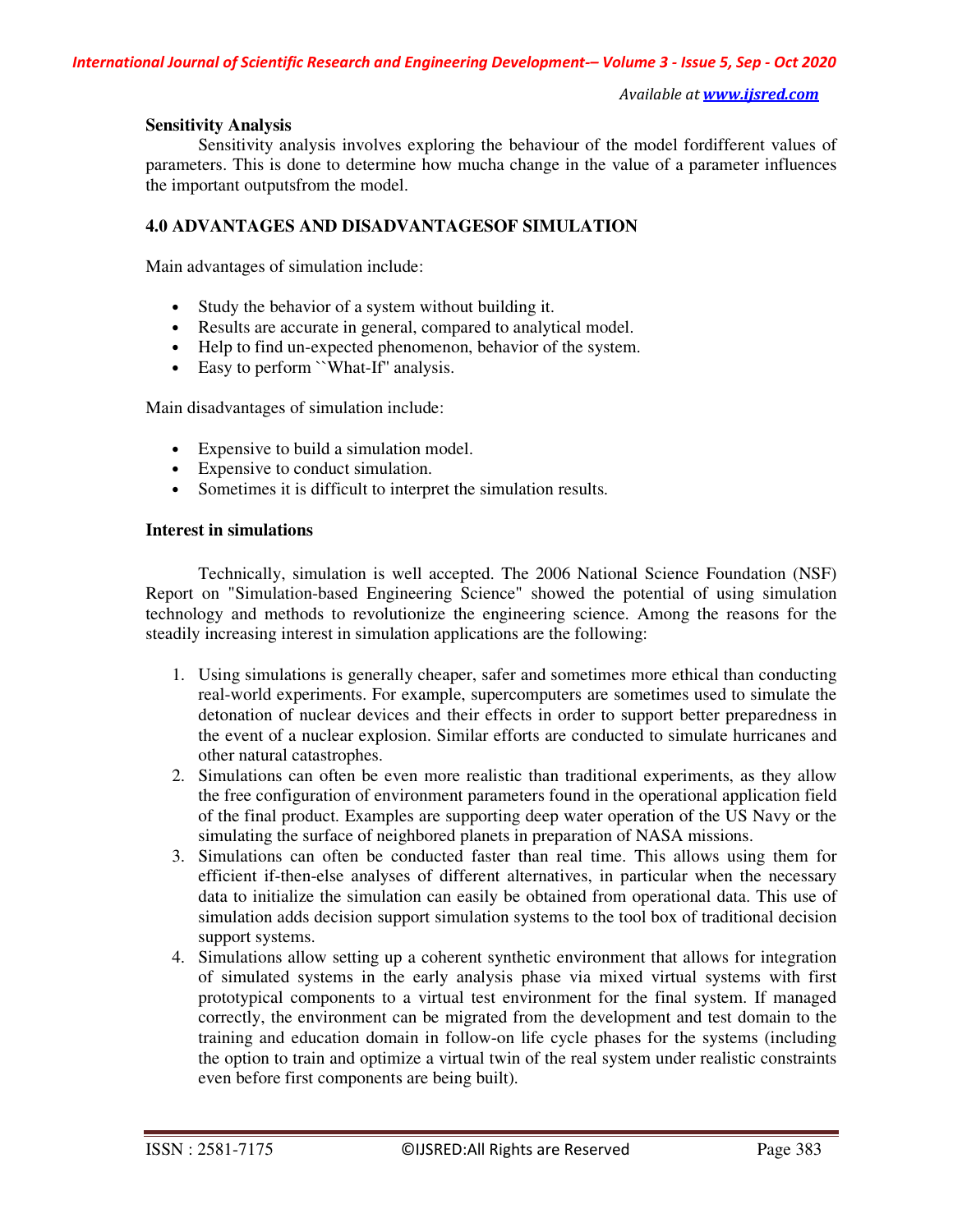# **5.0 APPLICATIONS OF SIMULATION MODELS**

Simulation modeling is increasingly being applied in research, teaching, farm and resource management and policy analysis and production forecasts. They can be applied, namely, research, crop system management, and policy analysis(Gilbert and Shane, 1982).

- **Research understanding:** Model development ensures the integration of research understanding acquired through discreet disciplinary research and allows the identification of the major factors that drive the system and can highlight areas where knowledge is insufficient. Thus, adopting a modeling approach could contribute towards more targeted and efficient research planning
- **Integration of knowledge across disciplines:** Adoption of a modular framework allows for the integration of basic research that is carried out in different regions, countries and continents. This ensures a reduction of research costs (e.g., through a reduction in duplication of research) as well as the collaboration between researchers at an international level.
- **Improvement in experiment documentation and data organization:** Simulation model development, testing and application demand the use of a large amount of technical and observational data supplied in given units and in a particular order. Data handling forces the modeler to resort to formal data organization and database systems.
- **Site-specific experimentation:** Specific site selection can be using the models and can be used to predict the performance of a system in regions.
- **Yield analysis:** When a model with a sound physiological background is adopted, it is possible to extrapolate to other environments. Simulation models are used to climaticallydetermined yield in various crops. Through the modeling approach, quantification of yield reductions caused by non-climatic causes (e.g., delayed sowing, crop spacing, soil fertility, pests and diseases) becomes possible. Simulation models have also been reported as useful in separating yield gains into components due to changing weather trends, genetic improvements and improved technology(Giles and Wunderlich, 1981).
- **Climate change projections:** The variability of our climate and especially the associated weather extremes is currently one of the concerns of the scientific as well as general community. The application of crop models to study the potential impact of climate change has been widely used across the continents. The increased concentration of carbon dioxide and other greenhouse gases are expected to increase the temperature of earth. Crop production is highly dependent on variation in weather and therefore any change in global climate will have major effects on crop yields and productivity.
- **Scoping best management practices:** Simulation can be done to determine the best management practices under a certain cropping system. In the past, the main focus of agronomic research has been on crop production. Recently, in addition to profitable crop production, the quality of the environment has become an important issue that agricultural producers must address. Agricultural managers require strategies for optimizing the profitability of crop production while maintaining soil quality and minimizing environmental degradation.
- **Yield forecasting:** Reasonably precise estimates of crop yield over large areas before the actual harvest are of immense value to both the researcher and the farmer in terms of planning. In this approach the model is run using actual weather data during the cropping season for the geological region of interest. Weather years for typical years are used to continue simulations until harvest.
- **Breeding and introduction of a new crop variety:** Development and release of a variety is a complex process that may extend over a period of  $5 - 15$  years. Since the modeling systems approach integrates different components of agro ecosystems, it can be used to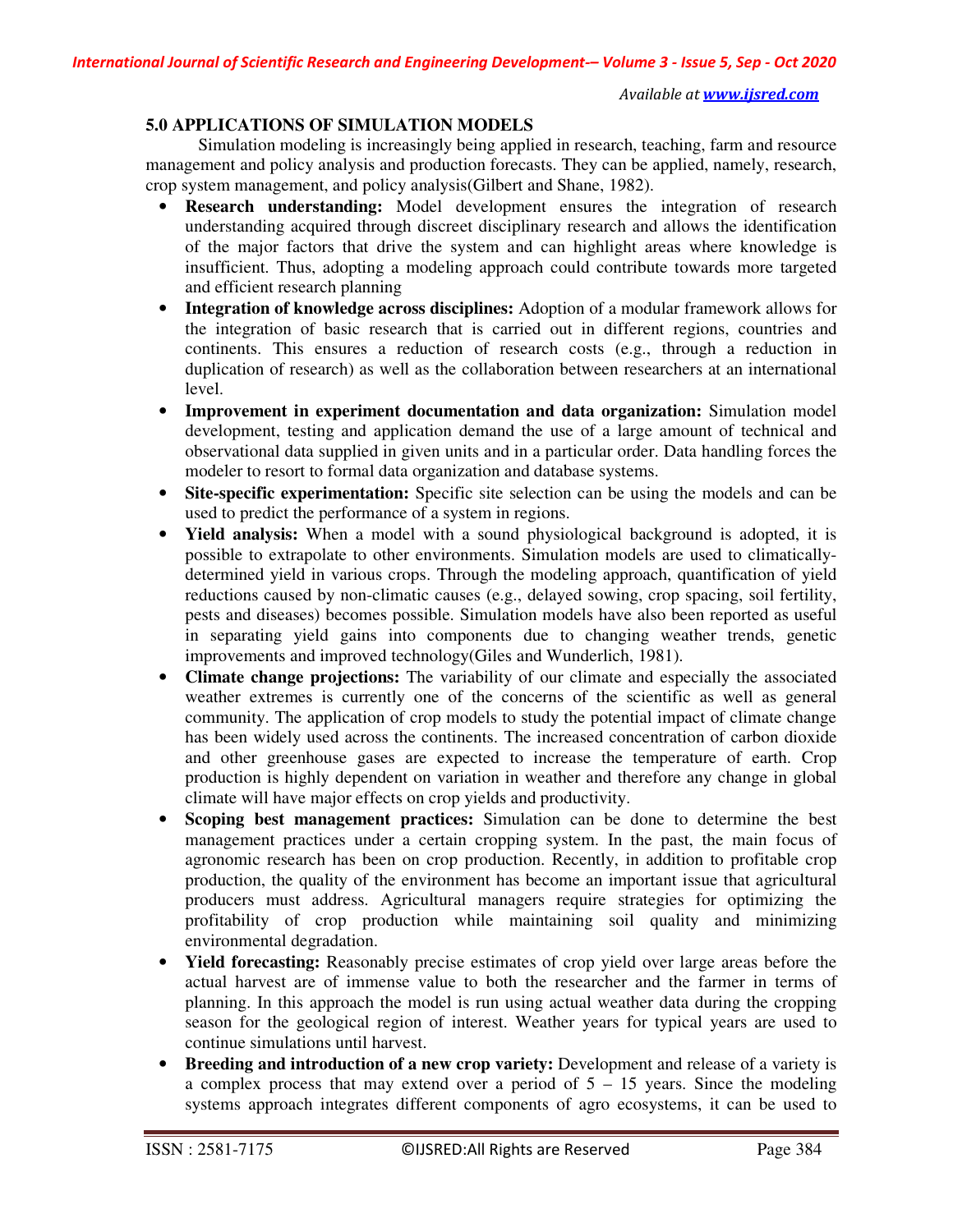conduct multi-location field experiments to understand genotype by environment  $(G \times E)$ . Such studies can help in reducing the number of sites/seasons required for field evaluation and thus increase the efficiency of the process of variety development.

#### **6.0 CONCLUSION**

As a research tool, model development and application can contribute to identify gaps in our knowledge, thus enabling more efficient and targeted research planning. Models that are based on sound physiological data are capable of supporting extrapolation to alternative cropping cycles and locations, thus permitting the quantification of temporal and spatial variability. Most models are virtually untested or poorly tested, and hence their usefulness is unproven. Indeed, it is easier to formulate models than to validate them. Many agronomists have been confused by the situation. They are discouraged by the complexity of the models, the lack of model testing, and the inevitable inaccuracies that arise when such testing is done. Consequently, they have seriously doubted the usefulness of crop models in agronomy. Unfortunately, this confusion is caused partly by those who are naively optimistic that crop modelling is the panacea for agricultural problems and apply crop models indiscriminately. Because most agronomists do not fully understand the concept of crop growth modelling and systems-approach research, training in this area is required. An intensely calibrated and evaluated model can be used to effectively conduct research that would in the end save time and money and significantly contribute to developing sustainable agriculture that meets the world's needs for food.

#### **REFERENCES**

Brockington NR (1979). Computer Modeling in Agriculture. Clarendon Press New York, 156

- Jones, J. W., K**.** J. Boote, S. S. Jagtap, G. Hoogenboom, and G. G. Wilkerson. 1987. SOYGRO V5.4, Soybean Crop Growth Model, User's Guide. Florida Agric. Exp. Sta., Journal No. 8304. Gainesville, FL: University of Florida.
- Patricia Oteng-Darko\*, S. Yeboah, S. N. T. Addy, S. Amponsah and E. OwusuDanquah "Crop modeling: A tool for agricultural research – A review" Journal of Agricultural Research and Development Vol. 2(1). pp. 001-006, March, 2013
- Robert M. Peart and Bruce R. Curry (1998) "Agricultural systems modelling and simulation" Marcel DEKKER, INC. 270 Madison Avenue, New York, New York 10016
- Feldman, A.D., "HEC Models for Water Resources System Simulation: Theory and Experience," *Advances in Hydroscience*(V.T. Chow, Ed.), Volume 12, Academic Press, 1981.
- Frevert, D.K., J.W. Labadie, Roger K. Larson, and N.L. Parker, "Integration of Water Rights and Network Flow Modeling in the Upper Snake River Basin," *Water Policy and Management: Solving the Problems* (D.G. Fontane and H.N. Tuvel, Eds.), American Society of Civil Engineers, 1994.
- Gilbert, K.C., and R.M. Shane, "TVA Hydro Scheduling Model: Theoretical Aspects," *Journal of Water Resources Planning and Management*, ASCE, Vol. 108, No. 1, March 1982.
- Giles, J.E., and W.O. Wunderlich, "Weekly Multipurpose Planning Model for TVA Reservoir System," *Journal of Water Resources Planning and Management*, ASCE, Vol. 107, No. 2, October 1981.
- Hula, R.L., "Southwestern Division Reservoir Regulation Simulation Model," *Proceedings of the National Workshop on Reservoir Systems Operations* (edited by Toebes and Sheppard), ASCE, New York, N.Y., 2018.
- Jensen, P.A., and J.W. Barnes, Network Flow Programming, John Wiley and Sons, New York, N.Y., 2017.
- Kennington, J.L., and R.V. Helgason, Algorithms for Network Programming, Wiley-Interscience, New York, N.Y., 2016.